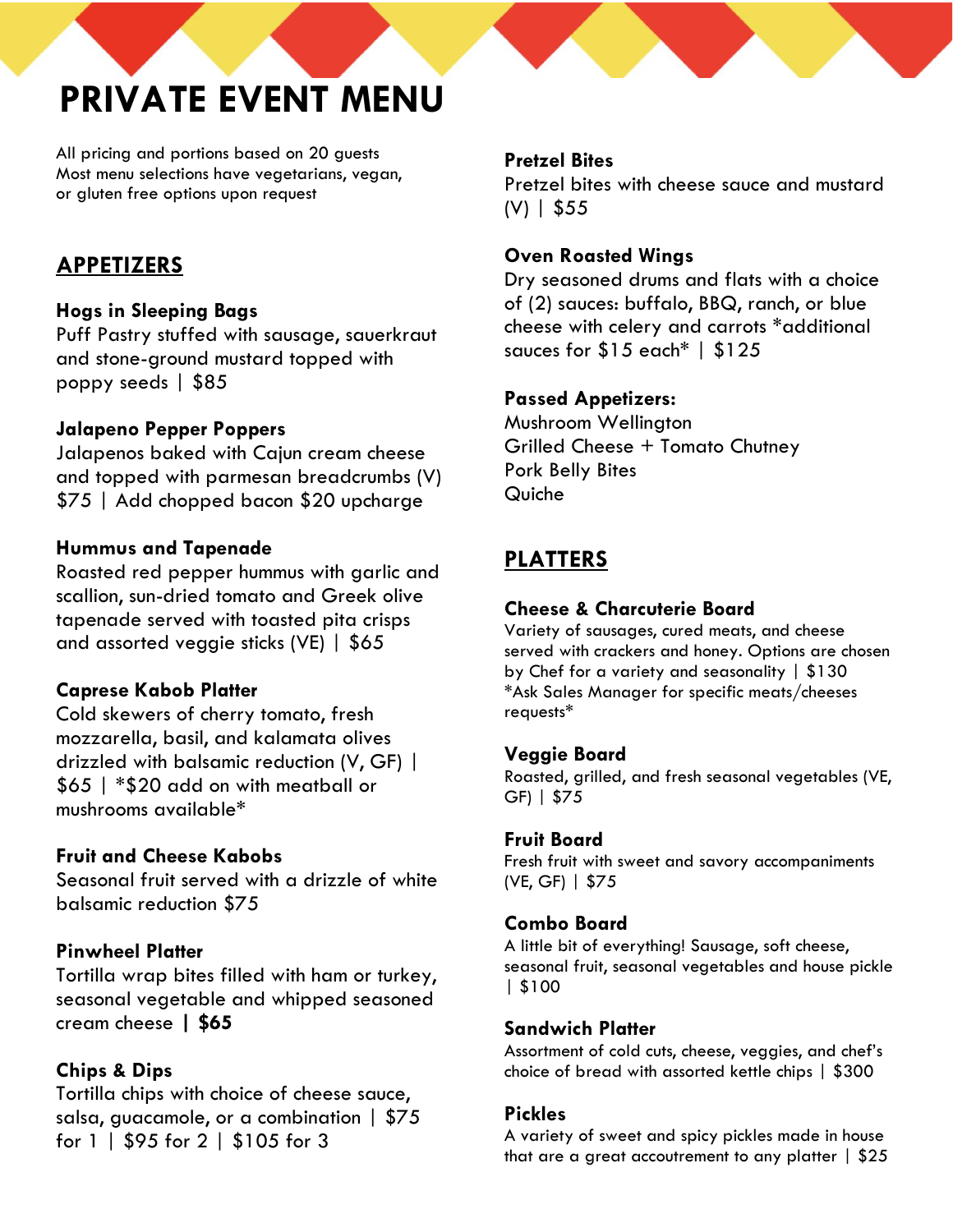# **SALADS**

#### **Caesar Salad**

Romaine lettuce, parmesan cheese, Caesar dressing, tomato, and house made bread on the side | \$65 without chicken | \$90 with chicken

## **Mixed Greens Salad**

Mixed greens with cucumbers and tomato accompanied by two dressings (ranch and Chef's choice) (V) | \$65

## **Greek Salad**

Mixed greens, kalamata olives, feta, pepperoncini, grape tomatoes, and red onion with Greek dressing (V) | \$55 without chicken | \$80 with chicken

#### **Watermelon Salad**

Arugula, feta, balsamic reduction drizzle (V) | \$85 | bacon add on \$95

## **Spinach Salad**

Bacon, mushroom, red onion served with Chef's choice vinaigrette and ranch dressing | \$70

#### **Napa Slaw Salad**

Carrots, celery, snap peas, bell peppers with sesame dressing | \$65

# **DINNER TRIOS**

#### **Southern Buffet**

Choice of barbeque chicken or pork, baked beans, buns, pickles, potato salad served with white and traditional barbecue sauce | \$650

#### **Turkey Day Buffet**

Roasted turkey, choice of stuffing or mashed potatoes, gravy, seasonal vegetables, and cranberry sauce | \$775

#### **Meatloaf Buffet**

Pork and beef meatloaf with ketchup glaze, beef gravy, choice of roasted or mashed potatoes, seasonal vegetables, dinner rolls | \$750

#### **Supper Club Buffet**

Sliced steak, beef demi-glace, choice of roasted or mashed potatoes, seasonal vegetables, and dinner rolls | \$1,000

# **BUILD YOUR OWN ADVENTURE**

#### **Taco Bar**

Protein selections (select up to 3): ground beef, sliced steak, carnitas, barbacoa, roasted vegetables, seasoned tofu crumbles, meatless ground beef (+\$50)

Spanish rice, hard shells, flour tortillas, and accoutrements of salsa, shredded cheese, guacamole, diced onion, sour cream, and cilantro | \$350

#### **Hot Dog Bar**

Gourmet hot dogs, accoutrements of stone-ground mustard, homemade ketchup, giardiniera blend, sport pepper mix, and shredded cheese with buns | \$350

Add on options - cheese sauce \$25 | chili \$75

#### **Baked Potato Bar**

Toppings include steamed broccoli, jalapeno, scallion, bacon, shredded cheese, sour cream, butter, and minced garlic | \$250

Add-ons: cheese sauce (\$25), shrimp or chicken (\$100), or gravy (\$25)

#### **Pizza Bar**

Up to four selections of pizzas: cheese, pepperoni, sausage, veggie, combination, or any of our specialty pizzas with Caesar salad | \$375

#### **Chili Bar**

Choice of: Vegetarian chili, pork chili or white chicken chili (choose one, or upgrade to combination for \$50); toppings include shredded cheese, sour cream, scallion, and cornbread | \$300

#### **BOXED LUNCHES**

#### **Minimum order of 20**

Ham & Swiss, Turkey & Cheddar, or Veggie Wrap, bag of kettle chips, individually wrapped cookie and soda/water | \$12

Upgrade Cobb Salad or Chicken Caesar Salad instead of Sandwich boxed lunch | \$15

Add Chicken Noodle Soup or Tomato Basil Soup | \$4 per person